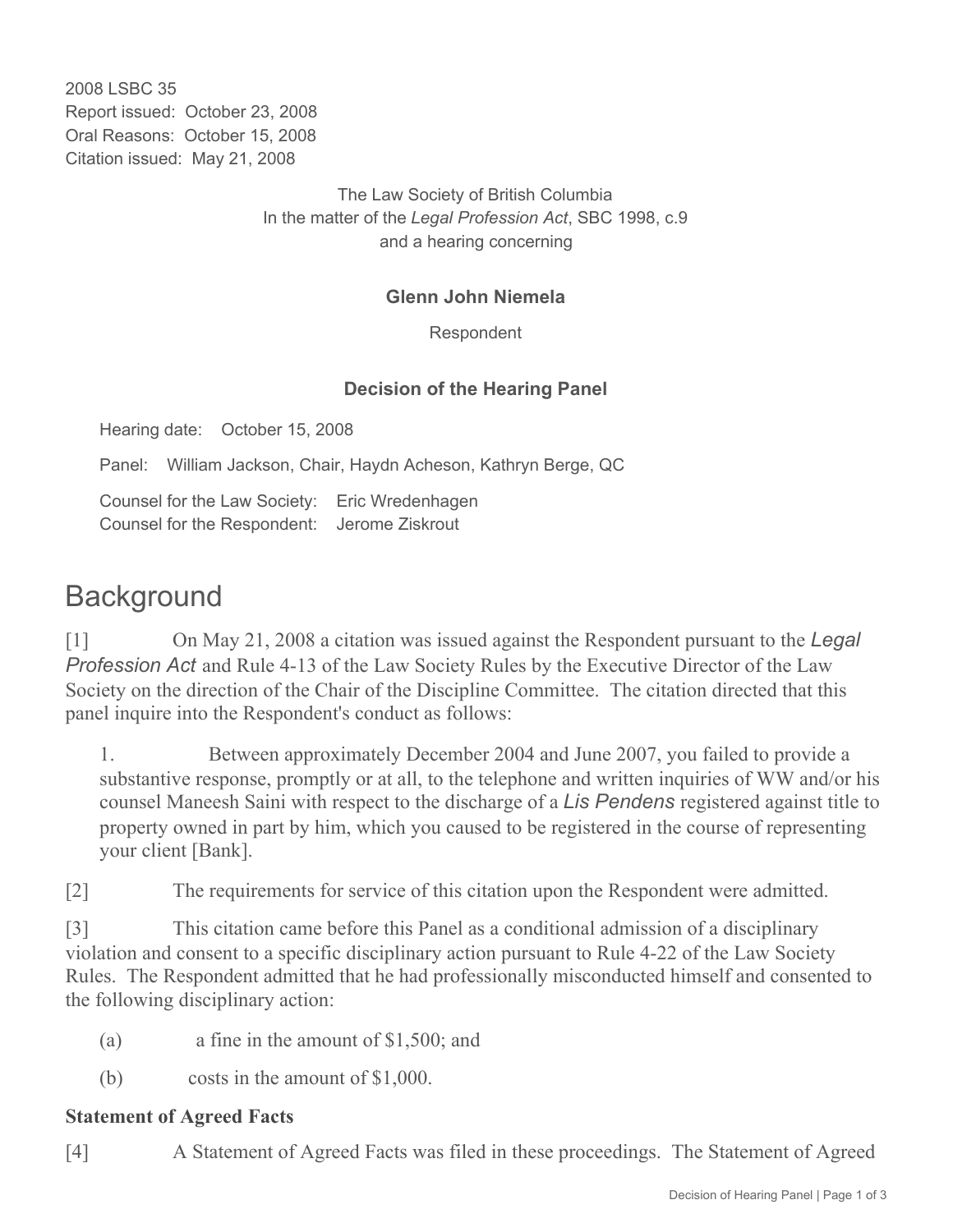Facts provided as follows:

1. The Respondent was called to the Bar of British Columbia on August 26, 1988 and has practised law as a sole practitioner in Vancouver, British Columbia since January 16, 1991.

2. On November 30, 1992, the Respondent, acting for his client, [Bank], filed and caused to be registered a certificate of pending litigation (the "CPL") against a property in Mount Lehman, BC (the "Property") belonging to WW.

3. By the mid-1990s, WW had made the payments required by the judgment against him, and checked title to the Property to see whether it was clear. He discovered the CPL and contacted the Respondent's office occasionally in order to request that the CPL be discharged. He did not receive any response.

4. In or about 2000, WW began to consider selling the Property. He located and contacted the Respondent and spoke to him by telephone. The Respondent advised that he would "look into it" and "get back to" WW. He did not do so. WW subsequently left telephone messages for the Respondent, which messages were not returned.

# **Failure to Respond**

5. On or about December 7, 2004, WW sent the Respondent a letter advising that the judgment had been satisfied "many years ago" and requesting removal of the CPL from title. WW followed up with telephone messages to the Respondent, but received no response to either the letter or to his phone calls.

6. On February 7, 2005, WW sent a registered letter to the Respondent in which he repeated his request to have the CPL removed from title to the Property. The letter noted that the previous letter and several telephone messages had gone unanswered.

7. After sending the registered letter of February 7, 2005, WW made further attempts to contact the Respondent. He spoke to the Respondent's assistant, and asked for a call back. His call was not returned.

8. In 2006, WW retained Maneesh Saini as counsel in respect of the CPL, which remained on title to the Property despite WW's attempts to contact the Respondent and have him remove it. Ms. Saini wrote to the Respondent on January 3, 2007 to request prompt discharge of the CPL, and enclosed a copy of a title search and the Petition.

9. On March 15, 2007, Ms. Saini again wrote to the Respondent, enclosing a draft discharge letter (in the Respondent's name) to the Land Title Office, and a title search.

10. Between January and June 2007, Ms. Saini had a number of telephone discussions with the Respondent or his office staff:

(a) on January 11, 2007, Ms. Saini called and spoke with the Respondent and reiterated her request (on behalf of WW) that the CPL be discharged;